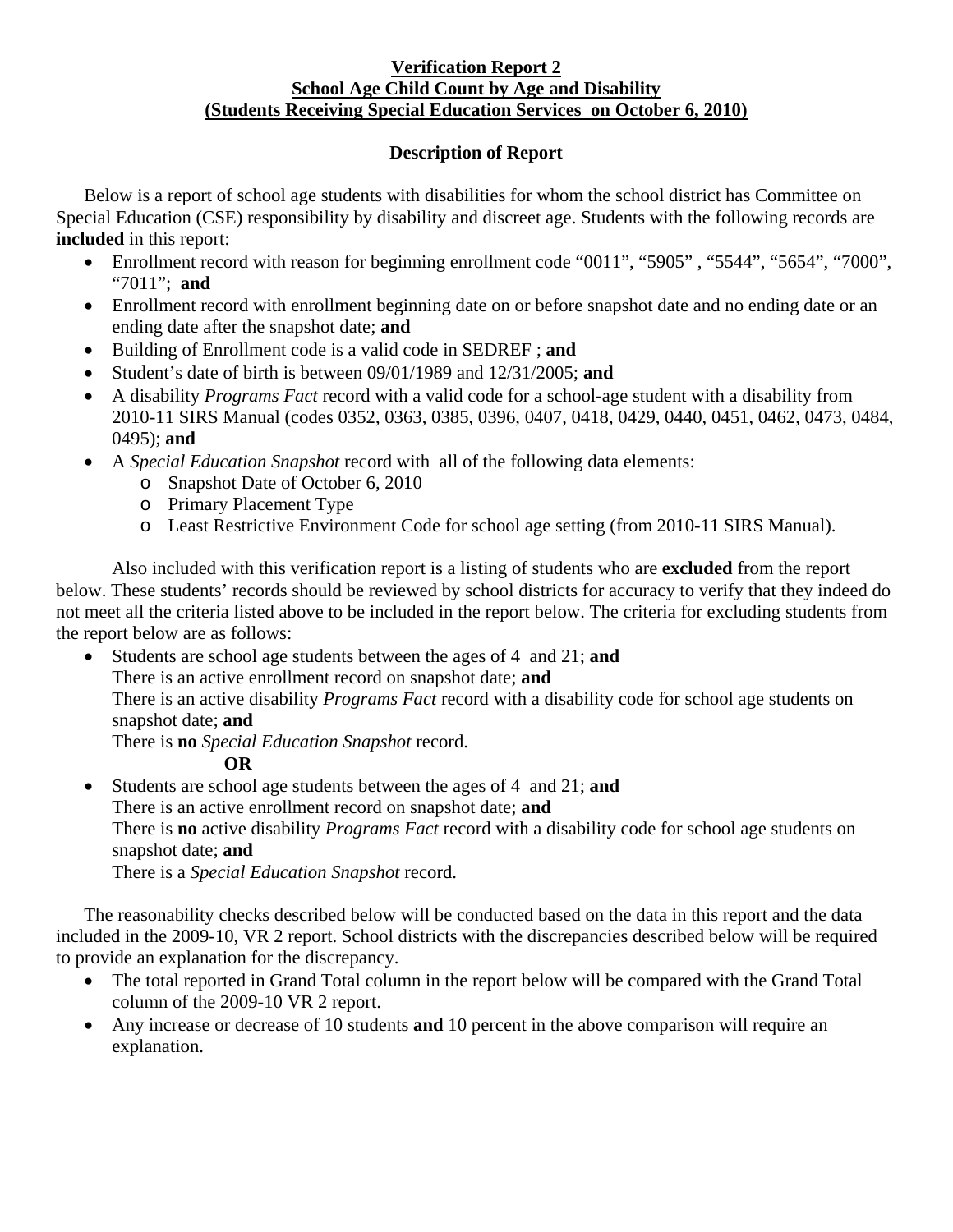## **Verification Report 2 School Age Child Count by Age and Disability (Students Receiving Special Education Services on October 6, 2010)**

**Directions:** Please review the data below to verify each student's disability and age as of October 7, 2009 for all school age students with disabilities (aged 4-21) for whom your district has CSE responsibility and who were receiving special education services on the snapshot date. The links below the numbers in each cell provide a list of students that meet the criteria to be included in the report. Also, please review your school district's report of students excluded from this report. **If corrections are needed to this report, please resubmit your district files with the necessary corrections to the Regional Information Center (or the data warehouse for large cities) before the certification due date.** 

|                       |                                            | Age as of October 6, 2010 |      |      |                          |          |   |                |                           |                |                     |  |               |               |                |            |                |                |                |
|-----------------------|--------------------------------------------|---------------------------|------|------|--------------------------|----------|---|----------------|---------------------------|----------------|---------------------|--|---------------|---------------|----------------|------------|----------------|----------------|----------------|
| Line<br><b>Number</b> | <b>Disability</b><br>(As of Snapshot Date) | 4                         | l LO | l Co | $\overline{\phantom{a}}$ | $\infty$ | ത | $\overline{C}$ | $\overline{\overline{L}}$ | $\overline{2}$ | $ z $ $\frac{1}{4}$ |  | $\frac{6}{7}$ | $\frac{9}{5}$ | $\frac{8}{10}$ | <u>ြင္</u> | $\overline{5}$ | $\overline{2}$ | Grand<br>Total |
| 01                    | Autism                                     |                           |      |      |                          |          |   |                |                           |                |                     |  |               |               |                |            |                |                |                |
| 02                    | Emotional<br>Disturbance                   |                           |      |      |                          |          |   |                |                           |                |                     |  |               |               |                |            |                |                |                |
| 03                    | Learning Disability                        |                           |      |      |                          |          |   |                |                           |                |                     |  |               |               |                |            |                |                |                |
| 04                    | <b>Mental Retardation</b>                  |                           |      |      |                          |          |   |                |                           |                |                     |  |               |               |                |            |                |                |                |
| 05                    | Deafness                                   |                           |      |      |                          |          |   |                |                           |                |                     |  |               |               |                |            |                |                |                |
| 06                    | <b>Hearing Impairment</b>                  |                           |      |      |                          |          |   |                |                           |                |                     |  |               |               |                |            |                |                |                |
| 07                    | Speech or Language<br>Impairment           |                           |      |      |                          |          |   |                |                           |                |                     |  |               |               |                |            |                |                |                |
| 08                    | Visual Impairment<br>(includes Blindness)  |                           |      |      |                          |          |   |                |                           |                |                     |  |               |               |                |            |                |                |                |
| 09                    | Orthopedic<br>Impairment                   |                           |      |      |                          |          |   |                |                           |                |                     |  |               |               |                |            |                |                |                |
| 10                    | Other Health<br>Impairment                 |                           |      |      |                          |          |   |                |                           |                |                     |  |               |               |                |            |                |                |                |
| 11                    | <b>Multiple Disabilities</b>               |                           |      |      |                          |          |   |                |                           |                |                     |  |               |               |                |            |                |                |                |
| 12                    | Deaf-Blindness                             |                           |      |      |                          |          |   |                |                           |                |                     |  |               |               |                |            |                |                |                |
| 13                    | <b>Traumatic Brain</b><br>Injury           |                           |      |      |                          |          |   |                |                           |                |                     |  |               |               |                |            |                |                |                |
| 14                    | Total (Lines 1-13)                         |                           |      |      |                          |          |   |                |                           |                |                     |  |               |               |                |            |                |                |                |